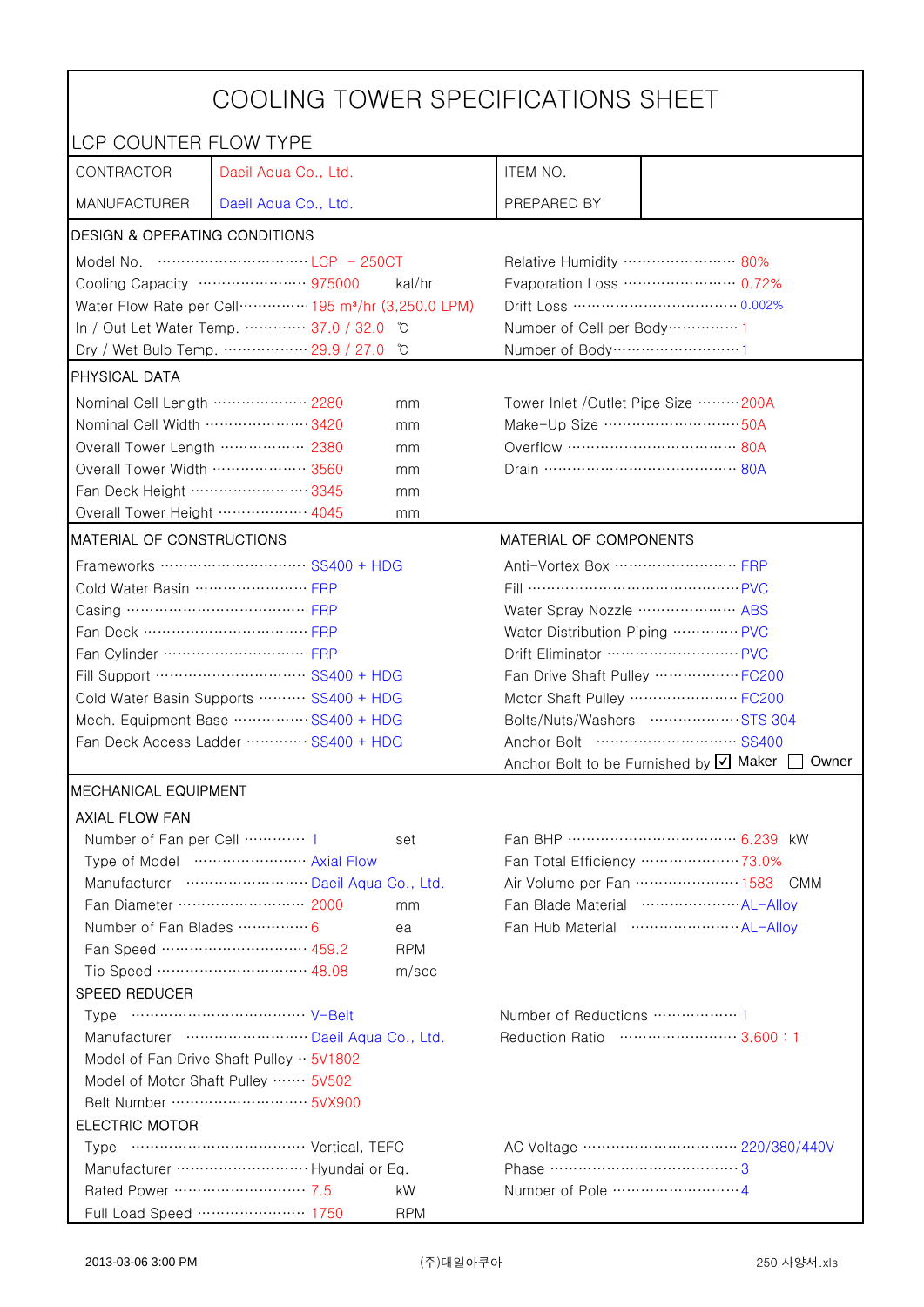| COOLING TOWER SPECIFICATIONS SHEET                   |                                                                                                                                                                                                                                                                                                                                      |                                                   |                                                      |                                 |  |
|------------------------------------------------------|--------------------------------------------------------------------------------------------------------------------------------------------------------------------------------------------------------------------------------------------------------------------------------------------------------------------------------------|---------------------------------------------------|------------------------------------------------------|---------------------------------|--|
| LCP COUNTER FLOW TYPE                                |                                                                                                                                                                                                                                                                                                                                      |                                                   |                                                      |                                 |  |
| CONTRACTOR                                           | Daeil Aqua Co., Ltd.                                                                                                                                                                                                                                                                                                                 |                                                   | ITEM NO.                                             |                                 |  |
| <b>MANUFACTURER</b>                                  | Daeil Aqua Co., Ltd.                                                                                                                                                                                                                                                                                                                 |                                                   | PREPARED BY                                          |                                 |  |
| <b>DESIGN &amp; OPERATING CONDITIONS</b>             |                                                                                                                                                                                                                                                                                                                                      |                                                   |                                                      |                                 |  |
|                                                      | Model No. $\cdots$ $\cdots$ $\cdots$ $\cdots$ $\cdots$ $\cdots$ $\cdots$ $\cdots$ $\cdots$ $\cdots$ $\cdots$ $\cdots$ $\cdots$ $\cdots$ $\cdots$ $\cdots$ $\cdots$ $\cdots$ $\cdots$ $\cdots$ $\cdots$ $\cdots$ $\cdots$ $\cdots$ $\cdots$ $\cdots$ $\cdots$ $\cdots$ $\cdots$ $\cdots$ $\cdots$ $\cdots$ $\cdots$ $\cdots$ $\cdots$ |                                                   | Relative Humidity …………………… 80%                       |                                 |  |
|                                                      | Cooling Capacity ………………… 1950000                                                                                                                                                                                                                                                                                                     | kal/hr                                            |                                                      | Evaporation Loss …………………… 0.72% |  |
|                                                      | Water Flow Rate per Cell ··············· 390 m <sup>3</sup> /hr (6,500.0 LPM)                                                                                                                                                                                                                                                        |                                                   |                                                      |                                 |  |
|                                                      | In / Out Let Water Temp.  37.0 / 32.0                                                                                                                                                                                                                                                                                                | C°                                                | Number of Cell per Body ··············· 2            |                                 |  |
|                                                      | Dry / Wet Bulb Temp.  29.9 / 27.0                                                                                                                                                                                                                                                                                                    | °C                                                | Number of Body ··································1   |                                 |  |
| <b>PHYSICAL DATA</b>                                 |                                                                                                                                                                                                                                                                                                                                      |                                                   |                                                      |                                 |  |
| Nominal Cell Length  2280                            |                                                                                                                                                                                                                                                                                                                                      | mm                                                | Tower Inlet /Outlet Pipe Size ……… 200A               |                                 |  |
| Nominal Cell Width 3420                              |                                                                                                                                                                                                                                                                                                                                      | mm                                                | Make-Up Size ································ 50A    |                                 |  |
| Overall Tower Length ……………… 4760                     |                                                                                                                                                                                                                                                                                                                                      | mm                                                |                                                      |                                 |  |
| Overall Tower Width  3560                            |                                                                                                                                                                                                                                                                                                                                      | mm                                                |                                                      |                                 |  |
| Fan Deck Height …………………… 3625                        |                                                                                                                                                                                                                                                                                                                                      | mm                                                |                                                      |                                 |  |
| Overall Tower Height ……………… 4325                     |                                                                                                                                                                                                                                                                                                                                      | mm                                                |                                                      |                                 |  |
| MATERIAL OF CONSTRUCTIONS                            |                                                                                                                                                                                                                                                                                                                                      |                                                   | MATERIAL OF COMPONENTS                               |                                 |  |
|                                                      | Frameworks  SS400 + HDG                                                                                                                                                                                                                                                                                                              |                                                   | Anti-Vortex Box ……………………… FRP                        |                                 |  |
| Cold Water Basin  FRP                                |                                                                                                                                                                                                                                                                                                                                      |                                                   | Fill …………………………………… PVC                              |                                 |  |
| Casing …………………………………… FRP                            |                                                                                                                                                                                                                                                                                                                                      |                                                   | Water Spray Nozzle ………………… ABS                       |                                 |  |
| Fan Deck …………………………… FRP                             |                                                                                                                                                                                                                                                                                                                                      |                                                   | Water Distribution Piping  PVC                       |                                 |  |
|                                                      |                                                                                                                                                                                                                                                                                                                                      |                                                   |                                                      |                                 |  |
| Fill Support ………………………… SS400 + HDG                  |                                                                                                                                                                                                                                                                                                                                      |                                                   | Fan Drive Shaft Pulley  FC200                        |                                 |  |
| Cold Water Basin Supports  SS400 + HDG               |                                                                                                                                                                                                                                                                                                                                      |                                                   | Motor Shaft Pulley  FC200                            |                                 |  |
| Mech. Equipment Base SS400 + HDG                     |                                                                                                                                                                                                                                                                                                                                      |                                                   | Bolts/Nuts/Washers  STS 304                          |                                 |  |
| Fan Deck Access Ladder ………… SS400 + HDG              |                                                                                                                                                                                                                                                                                                                                      | Anchor Bolt to be Furnished by Ø Maker [<br>Owner |                                                      |                                 |  |
| <b>IMECHANICAL EQUIPMENT</b>                         |                                                                                                                                                                                                                                                                                                                                      |                                                   |                                                      |                                 |  |
| <b>AXIAL FLOW FAN</b>                                |                                                                                                                                                                                                                                                                                                                                      |                                                   |                                                      |                                 |  |
| Number of Fan per Cell  1                            |                                                                                                                                                                                                                                                                                                                                      | set                                               |                                                      |                                 |  |
| Type of Model  Axial Flow                            |                                                                                                                                                                                                                                                                                                                                      |                                                   | Fan Total Efficiency  73.0%                          |                                 |  |
| Manufacturer  Daeil Aqua Co., Ltd.                   |                                                                                                                                                                                                                                                                                                                                      |                                                   | Air Volume per Fan  1583 CMM                         |                                 |  |
| Fan Diameter …………………… 2000<br>mm                     |                                                                                                                                                                                                                                                                                                                                      |                                                   | Fan Blade Material ······················ AL-Allov   |                                 |  |
| Number of Fan Blades  6<br>ea                        |                                                                                                                                                                                                                                                                                                                                      |                                                   | Fan Hub Material ·························· AL-Alloy |                                 |  |
|                                                      | Fan Speed ………………………… 459.2                                                                                                                                                                                                                                                                                                           | <b>RPM</b>                                        |                                                      |                                 |  |
|                                                      | Tip Speed ………………………… 48.08                                                                                                                                                                                                                                                                                                           | m/sec                                             |                                                      |                                 |  |
| SPEED REDUCER                                        |                                                                                                                                                                                                                                                                                                                                      |                                                   |                                                      |                                 |  |
|                                                      |                                                                                                                                                                                                                                                                                                                                      |                                                   | Number of Reductions  1                              |                                 |  |
| Manufacturer  Daeil Aqua Co., Ltd.                   |                                                                                                                                                                                                                                                                                                                                      |                                                   | Reduction Ratio …………………… 3.600:1                     |                                 |  |
| Model of Fan Drive Shaft Pulley $\cdot \cdot$ 5V1802 |                                                                                                                                                                                                                                                                                                                                      |                                                   |                                                      |                                 |  |
| Model of Motor Shaft Pulley  5V502                   |                                                                                                                                                                                                                                                                                                                                      |                                                   |                                                      |                                 |  |
|                                                      |                                                                                                                                                                                                                                                                                                                                      |                                                   |                                                      |                                 |  |
| <b>ELECTRIC MOTOR</b>                                |                                                                                                                                                                                                                                                                                                                                      |                                                   |                                                      |                                 |  |
|                                                      |                                                                                                                                                                                                                                                                                                                                      |                                                   |                                                      |                                 |  |
|                                                      |                                                                                                                                                                                                                                                                                                                                      |                                                   | Phase …………………………………3                                 |                                 |  |
| Rated Power ………………………… 7.5                           |                                                                                                                                                                                                                                                                                                                                      | kW.                                               |                                                      |                                 |  |
|                                                      | Full Load Speed ………………… 1750                                                                                                                                                                                                                                                                                                         | <b>RPM</b>                                        |                                                      |                                 |  |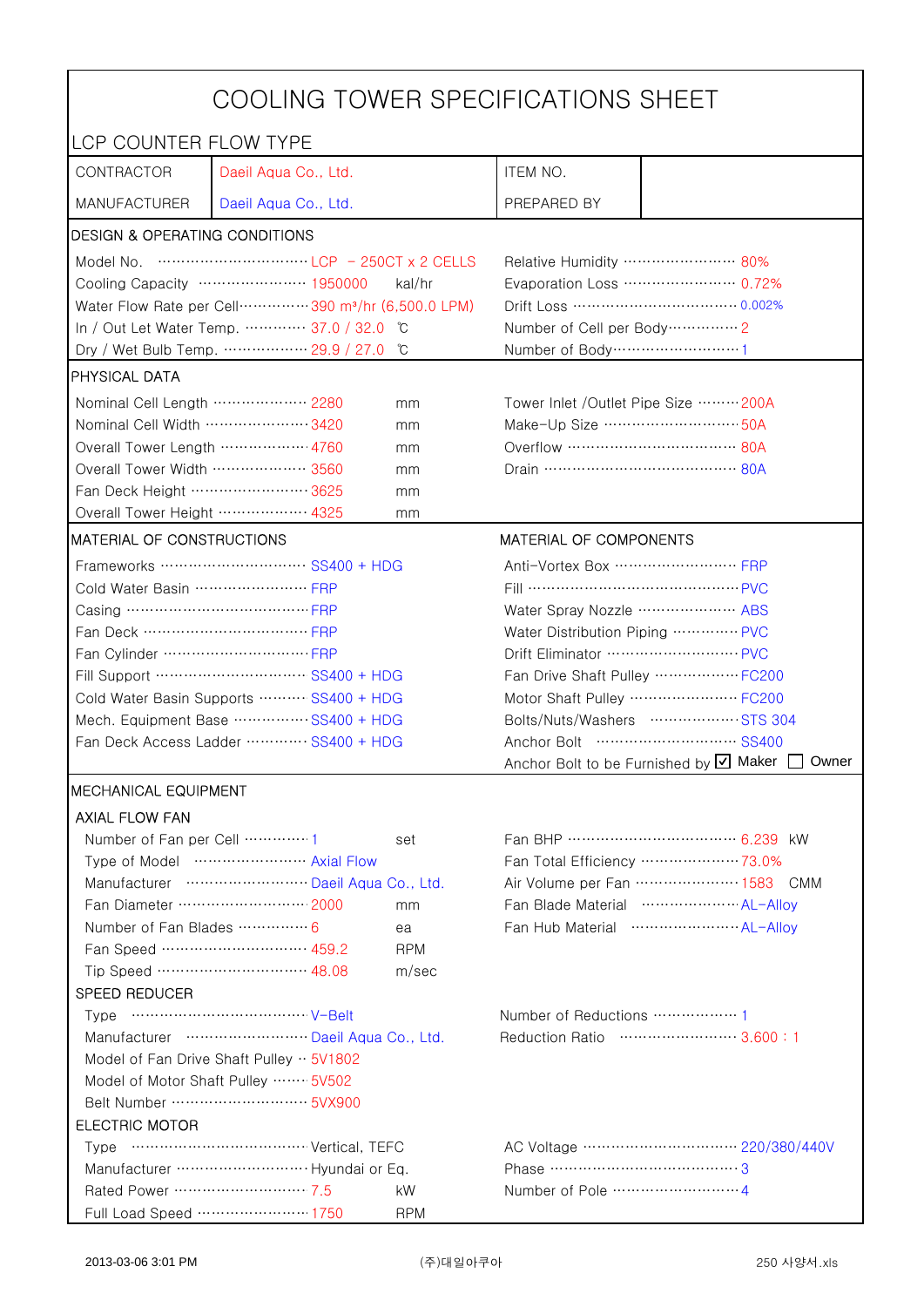| COOLING TOWER SPECIFICATIONS SHEET                                                         |                                                                                                                                                                                                                                                                                                                                      |                                                                                    |                                                 |                                                             |  |
|--------------------------------------------------------------------------------------------|--------------------------------------------------------------------------------------------------------------------------------------------------------------------------------------------------------------------------------------------------------------------------------------------------------------------------------------|------------------------------------------------------------------------------------|-------------------------------------------------|-------------------------------------------------------------|--|
| LCP COUNTER FLOW TYPE                                                                      |                                                                                                                                                                                                                                                                                                                                      |                                                                                    |                                                 |                                                             |  |
| CONTRACTOR                                                                                 | Daeil Aqua Co., Ltd.                                                                                                                                                                                                                                                                                                                 |                                                                                    | ITEM NO.                                        |                                                             |  |
| <b>MANUFACTURER</b>                                                                        | Daeil Aqua Co., Ltd.                                                                                                                                                                                                                                                                                                                 |                                                                                    | PREPARED BY                                     |                                                             |  |
| <b>DESIGN &amp; OPERATING CONDITIONS</b>                                                   |                                                                                                                                                                                                                                                                                                                                      |                                                                                    |                                                 |                                                             |  |
|                                                                                            | Model No. $\cdots$ $\cdots$ $\cdots$ $\cdots$ $\cdots$ $\cdots$ $\cdots$ $\cdots$ $\cdots$ $\cdots$ $\cdots$ $\cdots$ $\cdots$ $\cdots$ $\cdots$ $\cdots$ $\cdots$ $\cdots$ $\cdots$ $\cdots$ $\cdots$ $\cdots$ $\cdots$ $\cdots$ $\cdots$ $\cdots$ $\cdots$ $\cdots$ $\cdots$ $\cdots$ $\cdots$ $\cdots$ $\cdots$ $\cdots$ $\cdots$ |                                                                                    | Relative Humidity …………………… 80%                  |                                                             |  |
| Cooling Capacity ………………… 2925000<br>kal/hr                                                 |                                                                                                                                                                                                                                                                                                                                      |                                                                                    | Evaporation Loss …………………… 0.72%                 |                                                             |  |
| Water Flow Rate per Cell ················ 585 m <sup>3</sup> /hr (9,750.0 LPM)             |                                                                                                                                                                                                                                                                                                                                      |                                                                                    |                                                 | Drift Loss …………………………… 0.002%                               |  |
|                                                                                            | In / Out Let Water Temp.  37.0 / 32.0 °C                                                                                                                                                                                                                                                                                             |                                                                                    | Number of Cell per Body ················ 3      |                                                             |  |
|                                                                                            | Dry / Wet Bulb Temp.  29.9 / 27.0                                                                                                                                                                                                                                                                                                    | °C                                                                                 | Number of Body ·······························1 |                                                             |  |
| <b>PHYSICAL DATA</b>                                                                       |                                                                                                                                                                                                                                                                                                                                      |                                                                                    |                                                 |                                                             |  |
| Nominal Cell Length ……………… 2280                                                            |                                                                                                                                                                                                                                                                                                                                      | mm                                                                                 | Tower Inlet /Outlet Pipe Size  200A             |                                                             |  |
| Nominal Cell Width 3420                                                                    |                                                                                                                                                                                                                                                                                                                                      | mm                                                                                 | Make-Up Size  50A                               |                                                             |  |
| Overall Tower Length ……………… 7140                                                           |                                                                                                                                                                                                                                                                                                                                      | mm                                                                                 |                                                 |                                                             |  |
| Overall Tower Width  3560                                                                  |                                                                                                                                                                                                                                                                                                                                      | mm                                                                                 |                                                 |                                                             |  |
| Fan Deck Height …………………… 3785                                                              |                                                                                                                                                                                                                                                                                                                                      | mm                                                                                 |                                                 |                                                             |  |
| Overall Tower Height ……………… 4485                                                           |                                                                                                                                                                                                                                                                                                                                      | mm                                                                                 |                                                 |                                                             |  |
| MATERIAL OF CONSTRUCTIONS                                                                  |                                                                                                                                                                                                                                                                                                                                      |                                                                                    | MATERIAL OF COMPONENTS                          |                                                             |  |
|                                                                                            | Frameworks ……………………… SS400 + HDG                                                                                                                                                                                                                                                                                                     |                                                                                    | Anti-Vortex Box ……………………… FRP                   |                                                             |  |
| Cold Water Basin  FRP                                                                      |                                                                                                                                                                                                                                                                                                                                      |                                                                                    |                                                 |                                                             |  |
| Casing …………………………………… FRP                                                                  |                                                                                                                                                                                                                                                                                                                                      |                                                                                    | Water Spray Nozzle  ABS                         |                                                             |  |
| Fan Deck …………………………… FRP                                                                   |                                                                                                                                                                                                                                                                                                                                      |                                                                                    | Water Distribution Piping  PVC                  |                                                             |  |
|                                                                                            |                                                                                                                                                                                                                                                                                                                                      |                                                                                    | Drift Eliminator  PVC                           |                                                             |  |
| Fill Support ………………………… SS400 + HDG                                                        |                                                                                                                                                                                                                                                                                                                                      |                                                                                    |                                                 | Fan Drive Shaft Pulley  FC200                               |  |
| Cold Water Basin Supports  SS400 + HDG                                                     |                                                                                                                                                                                                                                                                                                                                      |                                                                                    |                                                 | Motor Shaft Pulley  FC200                                   |  |
| Mech. Equipment Base SS400 + HDG                                                           |                                                                                                                                                                                                                                                                                                                                      |                                                                                    |                                                 | Bolts/Nuts/Washers  STS 304                                 |  |
| Fan Deck Access Ladder  SS400 + HDG                                                        |                                                                                                                                                                                                                                                                                                                                      |                                                                                    |                                                 |                                                             |  |
|                                                                                            |                                                                                                                                                                                                                                                                                                                                      |                                                                                    |                                                 | Anchor Bolt to be Furnished by $\boxtimes$ Maker [<br>Owner |  |
| <b>IMECHANICAL EQUIPMENT</b>                                                               |                                                                                                                                                                                                                                                                                                                                      |                                                                                    |                                                 |                                                             |  |
| <b>AXIAL FLOW FAN</b>                                                                      |                                                                                                                                                                                                                                                                                                                                      |                                                                                    |                                                 |                                                             |  |
| Number of Fan per Cell 1                                                                   |                                                                                                                                                                                                                                                                                                                                      | set                                                                                |                                                 |                                                             |  |
| Type of Model  Axial Flow                                                                  |                                                                                                                                                                                                                                                                                                                                      | Fan Total Efficiency ····················· 73.0%                                   |                                                 |                                                             |  |
| Manufacturer  Daeil Aqua Co., Ltd.                                                         |                                                                                                                                                                                                                                                                                                                                      | Air Volume per Fan  1583 CMM<br>Fan Blade Material ······················ AL-Allov |                                                 |                                                             |  |
|                                                                                            | Fan Diameter …………………… 2000                                                                                                                                                                                                                                                                                                           | mm                                                                                 |                                                 |                                                             |  |
| Number of Fan Blades …………… 6                                                               |                                                                                                                                                                                                                                                                                                                                      | ea                                                                                 |                                                 | Fan Hub Material  AL-Alloy                                  |  |
|                                                                                            | Fan Speed ………………………… 459.2                                                                                                                                                                                                                                                                                                           | <b>RPM</b>                                                                         |                                                 |                                                             |  |
|                                                                                            |                                                                                                                                                                                                                                                                                                                                      | m/sec                                                                              |                                                 |                                                             |  |
| SPEED REDUCER                                                                              |                                                                                                                                                                                                                                                                                                                                      |                                                                                    |                                                 |                                                             |  |
| Manufacturer  Daeil Aqua Co., Ltd.                                                         |                                                                                                                                                                                                                                                                                                                                      | Number of Reductions  1<br>Reduction Ratio …………………… 3.600:1                        |                                                 |                                                             |  |
|                                                                                            |                                                                                                                                                                                                                                                                                                                                      |                                                                                    |                                                 |                                                             |  |
| Model of Fan Drive Shaft Pulley $\cdot \cdot$ 5V1802<br>Model of Motor Shaft Pulley  5V502 |                                                                                                                                                                                                                                                                                                                                      |                                                                                    |                                                 |                                                             |  |
| Belt Number ……………………… 5VX900                                                               |                                                                                                                                                                                                                                                                                                                                      |                                                                                    |                                                 |                                                             |  |
| <b>ELECTRIC MOTOR</b>                                                                      |                                                                                                                                                                                                                                                                                                                                      |                                                                                    |                                                 |                                                             |  |
|                                                                                            |                                                                                                                                                                                                                                                                                                                                      |                                                                                    |                                                 |                                                             |  |
|                                                                                            |                                                                                                                                                                                                                                                                                                                                      |                                                                                    | Phase ……………………………………3                           |                                                             |  |
| Rated Power ………………………… 7.5                                                                 |                                                                                                                                                                                                                                                                                                                                      | kW                                                                                 |                                                 |                                                             |  |
|                                                                                            | Full Load Speed ………………… 1750                                                                                                                                                                                                                                                                                                         | <b>RPM</b>                                                                         |                                                 |                                                             |  |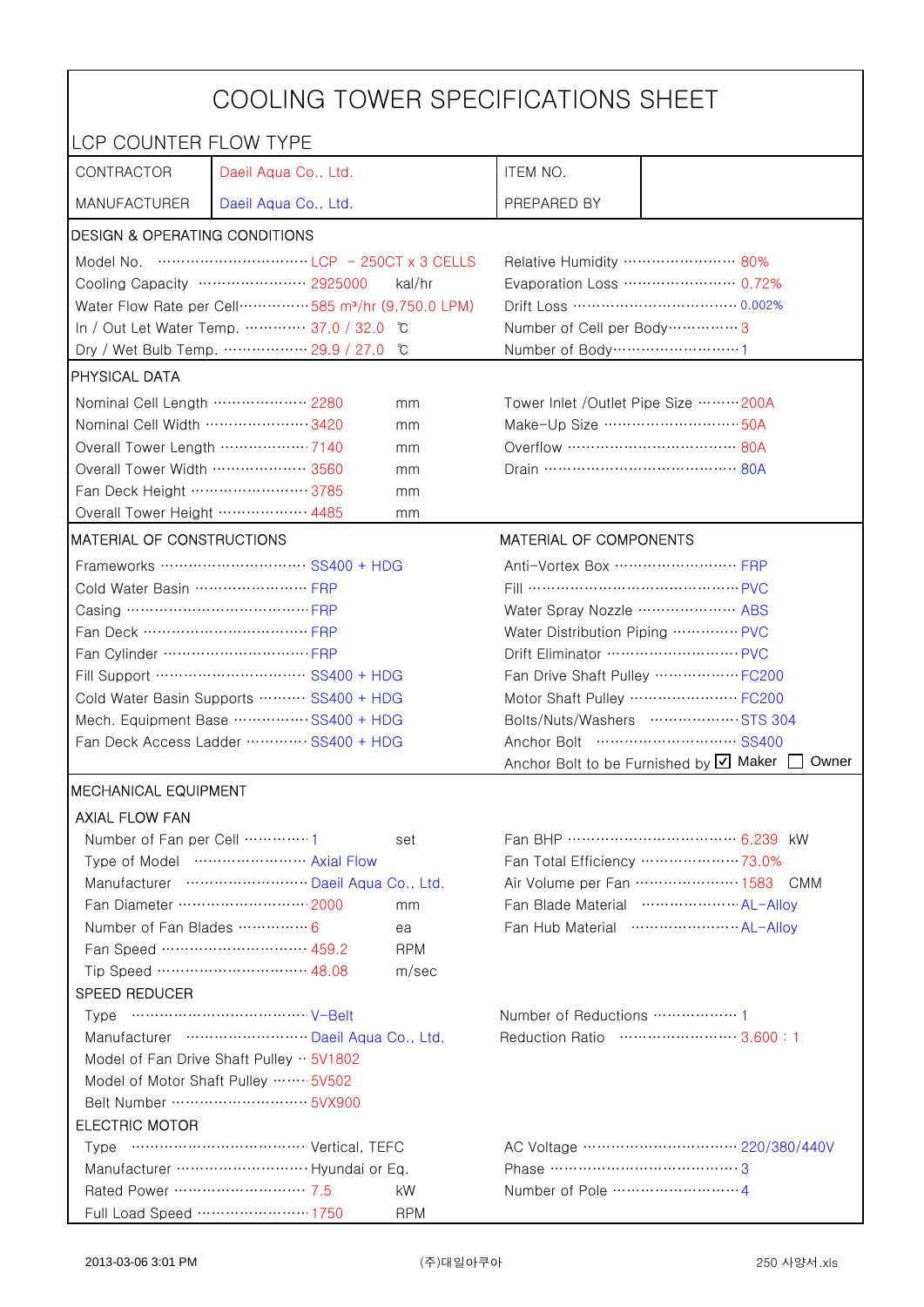| COOLING TOWER SPECIFICATIONS SHEET                                                                                             |                                                                                |                                |                                                     |                                                             |  |
|--------------------------------------------------------------------------------------------------------------------------------|--------------------------------------------------------------------------------|--------------------------------|-----------------------------------------------------|-------------------------------------------------------------|--|
| LCP COUNTER FLOW TYPE                                                                                                          |                                                                                |                                |                                                     |                                                             |  |
| CONTRACTOR                                                                                                                     | Daeil Aqua Co., Ltd.                                                           |                                | ITEM NO.                                            |                                                             |  |
| <b>MANUFACTURER</b>                                                                                                            | Daeil Aqua Co., Ltd.                                                           |                                | PREPARED BY                                         |                                                             |  |
| DESIGN & OPERATING CONDITIONS                                                                                                  |                                                                                |                                |                                                     |                                                             |  |
|                                                                                                                                |                                                                                |                                | Relative Humidity …………………… 80%                      |                                                             |  |
|                                                                                                                                | Cooling Capacity ………………… 3900000                                               | kal/hr                         | Evaporation Loss ………………… 0.72%                      |                                                             |  |
|                                                                                                                                | Water Flow Rate per Cell ··············· 780 m <sup>3</sup> /hr (13,000.0 LPM) |                                |                                                     |                                                             |  |
|                                                                                                                                | In / Out Let Water Temp.  37.0 / 32.0                                          | °C                             | Number of Cell per Body ··············· 4           |                                                             |  |
|                                                                                                                                | Dry / Wet Bulb Temp.  29.9 / 27.0                                              | °C                             | Number of Body ······························1      |                                                             |  |
| <b>PHYSICAL DATA</b>                                                                                                           |                                                                                |                                |                                                     |                                                             |  |
| Nominal Cell Length ……………… 2280<br>mm                                                                                          |                                                                                |                                | Tower Inlet /Outlet Pipe Size  200A                 |                                                             |  |
| Nominal Cell Width 3420                                                                                                        |                                                                                | mm                             | Make-Up Size ………………………… 50A                         |                                                             |  |
| Overall Tower Length  9520                                                                                                     |                                                                                | mm                             |                                                     |                                                             |  |
| Overall Tower Width ………………… 3560                                                                                               |                                                                                | mm                             | Drain ………………………………… 80A                             |                                                             |  |
| Fan Deck Height …………………… 3995                                                                                                  |                                                                                | mm                             |                                                     |                                                             |  |
| Overall Tower Height  4695                                                                                                     |                                                                                | mm                             |                                                     |                                                             |  |
| <b>MATERIAL OF CONSTRUCTIONS</b>                                                                                               |                                                                                |                                | MATERIAL OF COMPONENTS                              |                                                             |  |
|                                                                                                                                | Frameworks ……………………… SS400 + HDG                                               |                                | Anti-Vortex Box ······························· FRP |                                                             |  |
| Cold Water Basin  FRP                                                                                                          |                                                                                |                                | Fill …………………………………… PVC                             |                                                             |  |
| Casing ………………………………… FRP                                                                                                       |                                                                                | Water Spray Nozzle ………………… ABS |                                                     |                                                             |  |
| Fan Deck …………………………… FRP                                                                                                       |                                                                                | Water Distribution Piping  PVC |                                                     |                                                             |  |
|                                                                                                                                |                                                                                | Drift Eliminator ……………………… PVC |                                                     |                                                             |  |
| Fill Support ………………………… SS400 + HDG                                                                                            |                                                                                | Fan Drive Shaft Pulley  FC200  |                                                     |                                                             |  |
| Cold Water Basin Supports  SS400 + HDG                                                                                         |                                                                                |                                |                                                     | Motor Shaft Pulley  FC200                                   |  |
| Mech. Equipment Base SS400 + HDG                                                                                               |                                                                                |                                | Bolts/Nuts/Washers  STS 304                         |                                                             |  |
| Fan Deck Access Ladder ………… SS400 + HDG                                                                                        |                                                                                |                                |                                                     |                                                             |  |
|                                                                                                                                |                                                                                |                                |                                                     | Anchor Bolt to be Furnished by Ø Maker<br>Owner             |  |
| <b>MECHANICAL EQUIPMENT</b>                                                                                                    |                                                                                |                                |                                                     |                                                             |  |
| <b>AXIAL FLOW FAN</b>                                                                                                          |                                                                                |                                |                                                     |                                                             |  |
| Number of Fan per Cell 1                                                                                                       |                                                                                | set                            |                                                     | Fan BHP ……………………………… 6.239 kW                               |  |
|                                                                                                                                | Type of Model  Axial Flow<br>Manufacturer  Daeil Aqua Co., Ltd.                |                                |                                                     | Fan Total Efficiency  73.0%<br>Air Volume per Fan  1583 CMM |  |
|                                                                                                                                | Fan Diameter ……………………… 2000                                                    |                                |                                                     | Fan Blade Material  AL-Allov                                |  |
| Number of Fan Blades  6                                                                                                        |                                                                                | mm<br>ea                       |                                                     |                                                             |  |
|                                                                                                                                | Fan Speed ………………………… 459.2                                                     | <b>RPM</b>                     |                                                     |                                                             |  |
|                                                                                                                                | Tip Speed ………………………… 48.08                                                     | m/sec                          |                                                     |                                                             |  |
| SPEED REDUCER                                                                                                                  |                                                                                |                                |                                                     |                                                             |  |
|                                                                                                                                |                                                                                |                                |                                                     |                                                             |  |
|                                                                                                                                |                                                                                |                                |                                                     |                                                             |  |
| Reduction Ratio …………………… 3.600:1<br>Manufacturer  Daeil Aqua Co., Ltd.<br>Model of Fan Drive Shaft Pulley $\cdot \cdot$ 5V1802 |                                                                                |                                |                                                     |                                                             |  |
| Model of Motor Shaft Pulley  5V502                                                                                             |                                                                                |                                |                                                     |                                                             |  |
|                                                                                                                                |                                                                                |                                |                                                     |                                                             |  |
| <b>ELECTRIC MOTOR</b>                                                                                                          |                                                                                |                                |                                                     |                                                             |  |
|                                                                                                                                |                                                                                |                                |                                                     |                                                             |  |
|                                                                                                                                | Manufacturer  Hyundai or Eq.                                                   |                                | Phase ……………………………………3                               |                                                             |  |
| Rated Power ………………………… 7.5                                                                                                     |                                                                                | kW                             |                                                     |                                                             |  |
|                                                                                                                                | Full Load Speed ………………… 1750                                                   | <b>RPM</b>                     |                                                     |                                                             |  |